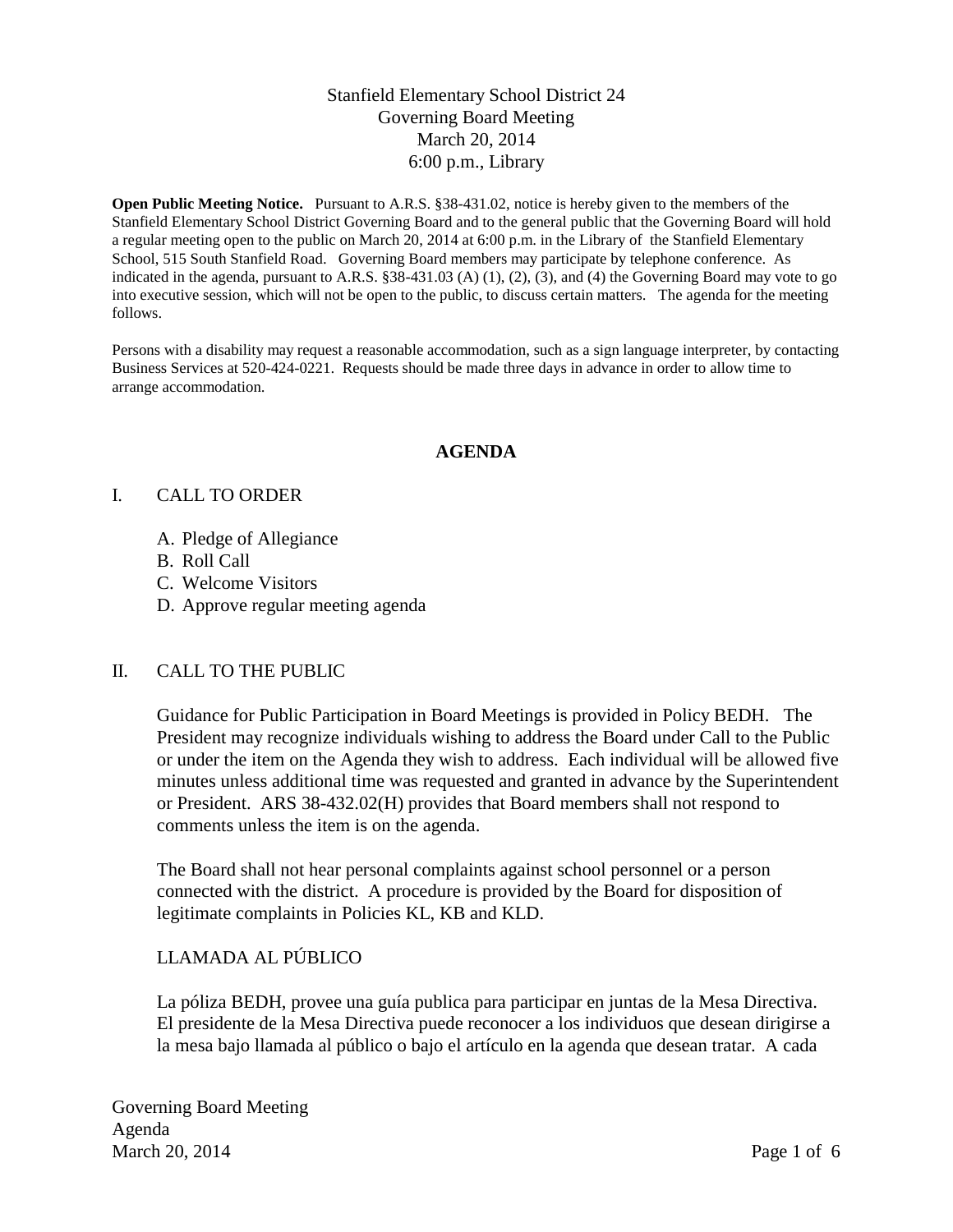individuo se le otorgaran cinco minutos de tiempo, a menos que el Presidente o Superintendente le hayan concedido tiempo adicional por adelantado. La Póliza ARS 38- 432.02 dice que ningún miembro de la mesa responderá a ningún tipo de comentarios de temas que no estén en la agenda.

La mesa no oirá quejas personales en contra de personal de la escuela o personas que tengan alguna conexión con el Distrito. Para este tipo de quejas la mesa provee otro tipo de procedimientos para la disposición de quejas legítimas las cuales se encuentran en las siguientes Pólizas KL, KB, y KLD.

## III. APPROVAL OF MINUTES

Approve the February 13, 2014 regular governing board meeting minutes.

## IV. REPORTS

- A. Superintendent's Report
	- 1. NSBA update
	- 2. Update on FY15 budget projection update with suggestions and recommendations including position reductions and modifications aligned to the CIP (Pages i- ii)
	- 3. Auditor General's Report (Page 1)
	- 4. Summer Professional Development
- B. February Public Funds Expenditure Reports (Pages 2-4)
- C. February Student Activities Report (Page 5)
- D. Principal's Report (Page 6)
- E. Operations Support Services Reports (Pages 7-9)
	- 1. Maintenance
	- 2. Transportation

## V. NEW BUSINESS ACTION ITEMS – PERSONNEL

All hiring is pending satisfactory completion of background investigation, records verification, and fingerprint report.

- A. Accept resignation of Veronica Gonzalez Ruiz, Bus Driver, effective February 21, 2014 (Page 10)
- B. Accept resignation of Katherine Blodgett, Teacher, effective May 23, 2014 (Page 11)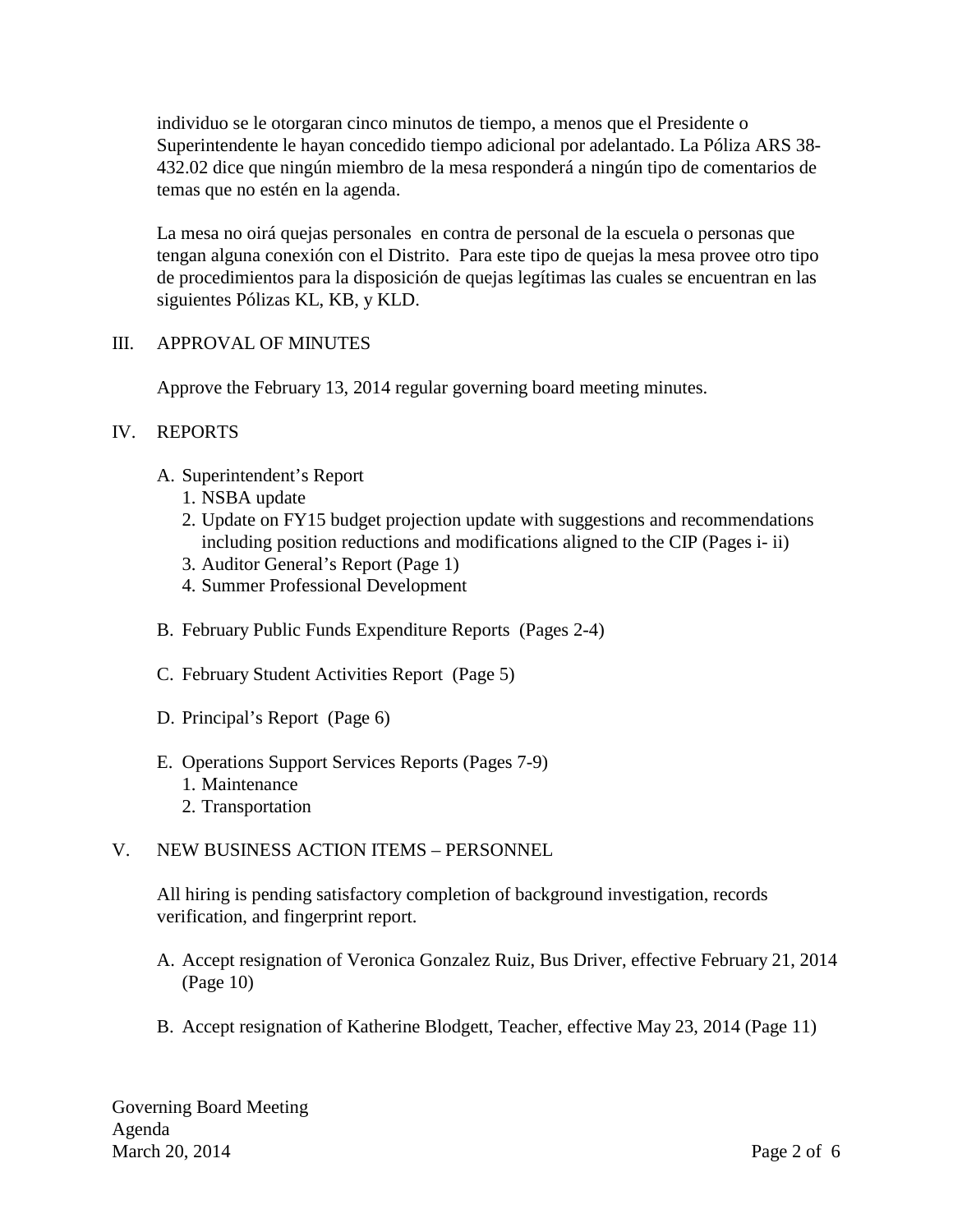- C. Accept resignation of Adia Olguin, Instructional Aide, effective March 3, 2014 (Page 12)
- D. Accept resignation of Christine Friedemann, Teacher, effective May 23, 2014 (Page 13)
- E. Accept resignation of Maria Elena Garcia, Teacher, effective May 23, 2014 (Page 14)
- F. Accept resignation of Rita Pelayo, Custodian, effective May 30, 2014 (Page 15)
- G. Approve new position descriptions (Pages16-23):
	- 1. Teacher on Assignment, Administration Support
	- 2. Teacher on Assignment, Learning Coach
	- 3. Information Technology (IT) Technician
	- 4. Media Center Support Technician
- H. Approve addition of positions for the 2014-15 school year:
	- 1. 1.0 FTE, Teacher on Assignment, Administration Support, 10-month certified position, funded through M&O
	- 2. 2.5 FTE, Teacher on Assignment, Learning Coach, 10-month certified position, funded through Consolidated Title grant funds
	- 3. 1.0 FTE Information Technology (IT) Technician, 10-month classified at-will nonexempt position, funded through M&O
	- 4. 1.0 FTE Technology Coordinator, 12-month classified at-will exempt, funded through M&O
	- 5. 1.0 FTE Media Center Support Technician, 10-month classified at-will non-exempt position, funded through MOWR grant
- I. Approve 2014-15 compensation schedules (Pages 24-28):
	- 1. Certified Base Compensation Schedule
	- 2. Certified Supplemental Compensation Schedule
	- 3. Certified Substitute Teacher Compensation Schedule
	- 4. Certified Teacher on Assignment/Learning Coach Compensation Schedule
	- 5. Extra-Duty Compensation Schedule
- J. Approve the 2014-15 contract forms (Pages 29-41):
	- 1. Teacher Contract
	- 2. Proposition 301 Plan Summary
	- 3. Proposition 301 Teacher Contract Addendum
	- 4. Substitute Teacher Appointment
	- 6. Part-time Variable Schedule Teacher Appointment
	- 7. Extra-Duty Contract
	- 8. Annual Notice of General Salary Reduction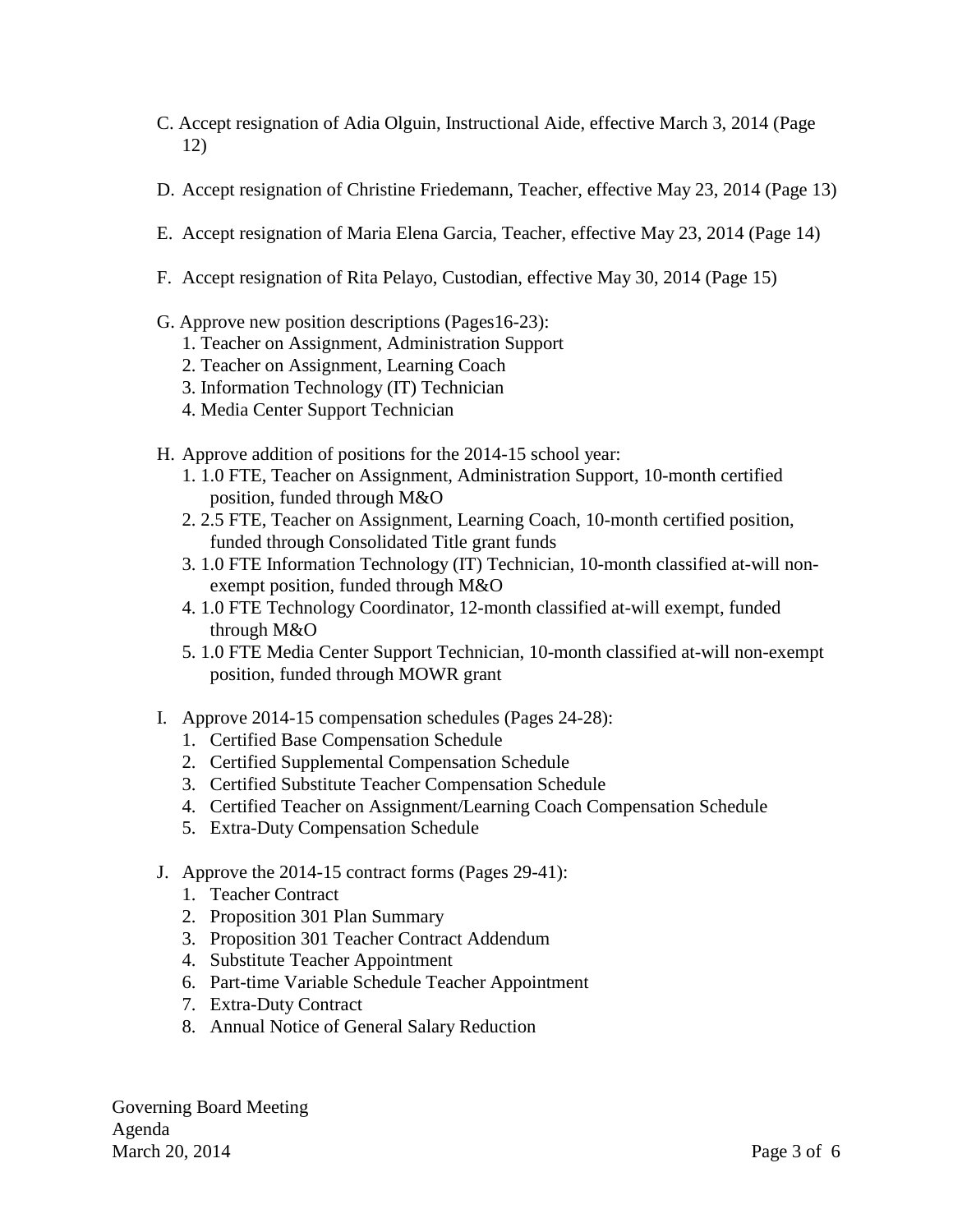- K. Approve 2014-15 Classified Compensation Schedules (Pages 42-46):
	- 1. Food Service
	- 2. Maintenance/Custodian
	- 3. Aide and Highly Qualified Paraprofessional
	- 4. Administrative Support
	- 5. Transportation
- L. Approve the 2014-15 contract forms (Pages 47-52):
	- 1. Notice of "At-Will"Appointment Initial
	- 2. Notice of "At-Will"Appointment Returning
	- 3. Notice of "At-Will"Appointment Bus Driver
	- 4. Classified "At-Will" Appointment Exempt

## VI. NEW BUSINESS ACTION ITEMS – BUSINESS

- A. Ratify approval of payroll vouchers
	- 1. PV19 \$150,660.33
	- 2. PV20 \$148,952.14
	- 3. PV21 \$147,752.62
	- 4. PV22 \$150.51

## B. Ratify approval of expense vouchers

- 1. EV1431 \$18,971.15
- 2. EV1432 \$37,939.22
- 3. EV1433 \$24,615.32
- 4. EV1434 \$25,010.12
- 5. EV1435 \$9,556.36
- 6. EV1436 \$11,987.84
- C. Adopt the 2014-2015 School year calendar Revision #2 (Page 53)
- D. Approve the Reduction In Force of up to 7.0 certified FTE and 7.0 classified FTE for the 2014-2015 FY per Policy GCQA - Reduction In Force.
- E. Approve the lists of computer, audio-visual, technology, books, grounds and miscellaneous equipment for disposal through sale or recycle to established vendors (Pages 54 - 68)
- F. Approve eligibility for extra-duty assignment and compensation as needed through June 2014 to complete administrative support tasks as assigned by the principal and superintendent: Elvira Massoud and Bonnie Tait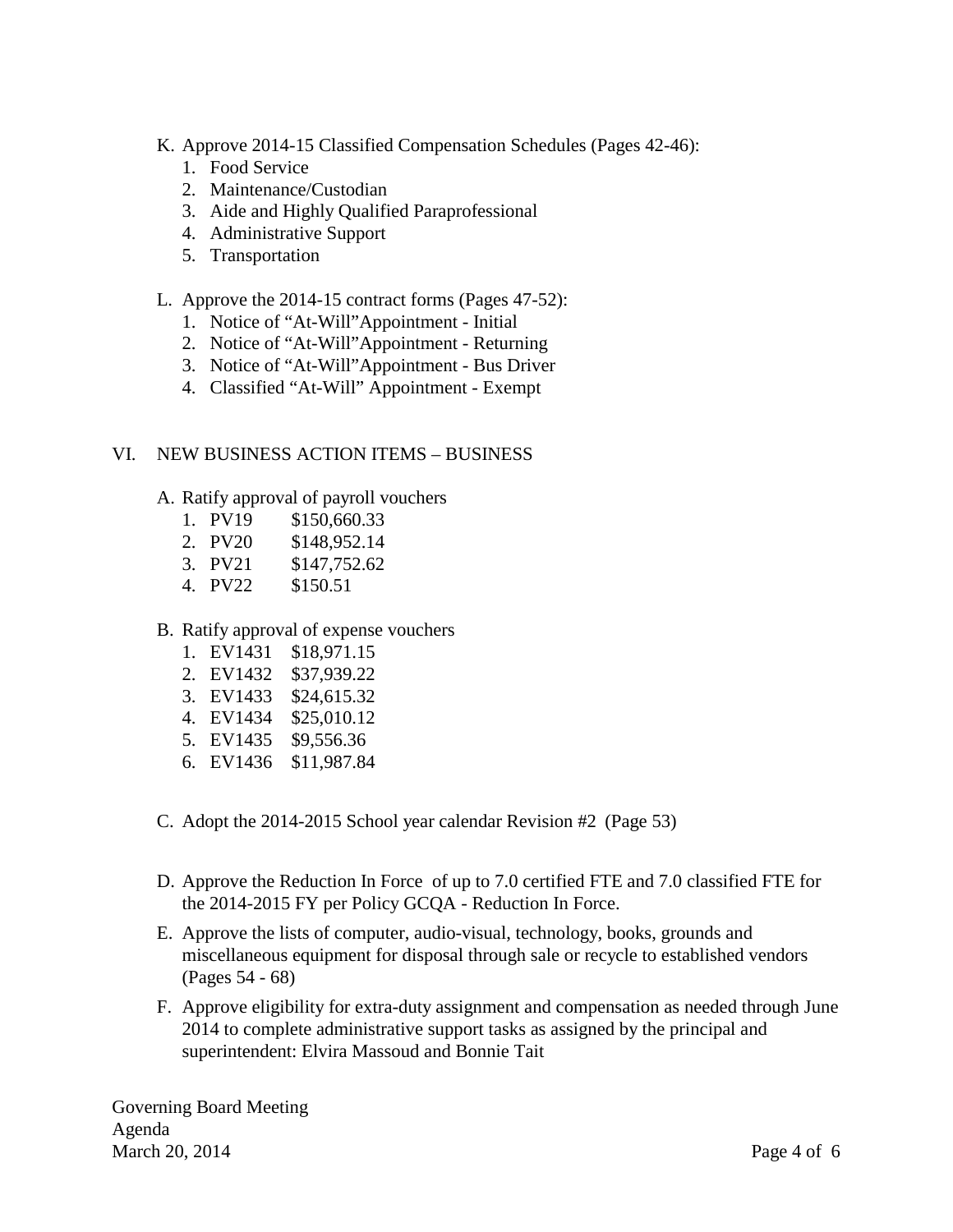- G. Approve adult meal price change to increase both breakfast and lunch by \$0.25 for a total of \$1.50 for breakfast and \$3.25 for lunch to ensure compliance with ADE NSLP meal pricing guidelines (Page 69)
- H. Approve FY 2013-14 state and federal grant projects:
	- 1. \$119,751.45 21st Century Community Learning Center (CCLC)
	- 2. \$363,906.18 Title I LEA
	- 3. \$ 64,609.64 Title II-A Improving Teacher Quality
	- 4. \$ 39,732.01 Title III LEP Program
	- 5. \$ 54,722.14 Migrant Education Basic Grant
	- 6. \$114,845.49 IDEA Basic Entitlement
	- 7. \$ 3,408.79 IDEA Preschool
	- 8. \$ 6,319.81 SEI Budget
	- 9. \$ 5,398.58 JOM
	- 10. \$ 20,507.00 Title VII Indian Education
	- 11. \$ 7,616.00 Rural Education Achievement Program (REAP)
- I. Heinfeld, Meech, & Co., P.C. Audit Reports for the fiscal year ended June 30, 2013
	- 1. Uniform System of Financial Records (USFR) Compliance Questionnaire (Back Pocket)
	- 2. Single Audit Reporting Package (Separate Package)

#### VII. NEW BUSINESS ACTION ITEMS - SCHOOL

A. Approve revised SESD Wellness Policies on Physical Activity and Nutrition (Front Pocket)

#### VIII. NEW BUSINESS NON-ACTION ITEMS

A. Policy GCO and GCO-R revision for first reading and study (Pages 70-75)

Governing Board Meeting Agenda March 20, 2014 Page 5 of 6